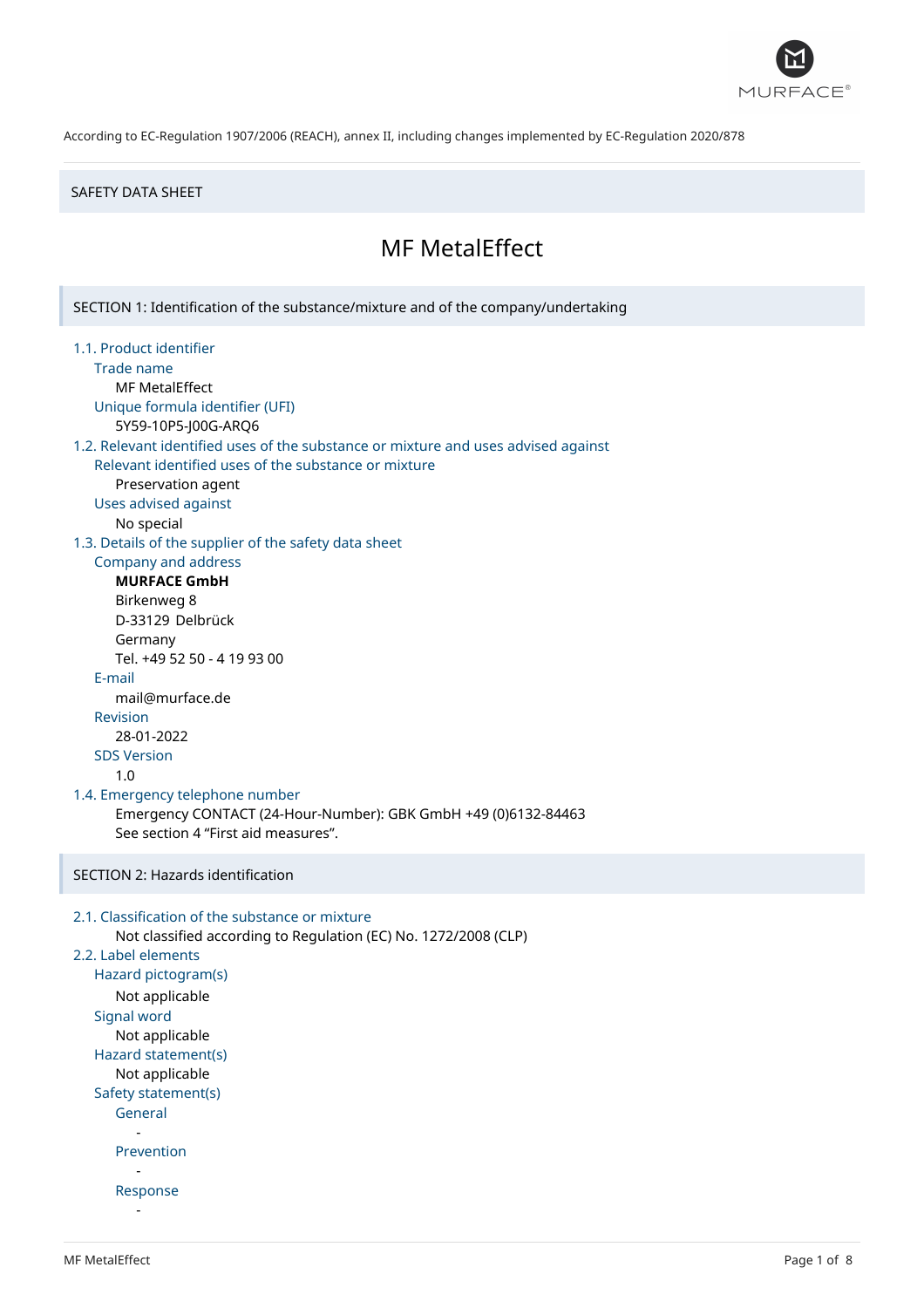

**Storage** -

Disposal

- Hazardous substances

No special

2.3. Other hazards

# Additional labelling

Not applicable

Additional warnings

This mixture/product does not contain any substances considered to meet the criteria classifying them as PBT and/or vPvB.

SECTION 3: Composition/information on ingredients

### 3.1. Substances

Does not contain any substances required to report

### -----

See full text of H-phrases in section 16. Occupational exposure limits are listed in section 8, if these are available. Other information

Wax soap made from bleached beeswax and ammonium tartrate, oil-free No special

# SECTION 4: First aid measures

# 4.1. Description of first aid measures

### General information

In the case of accident: Contact a doctor or casualty department – take the label or this safety data sheet. Contact a doctor if in doubt about the injured person's condition or if the symptoms persist. Never give an unconscious person water or other drink.

### Inhalation

Upon breathing difficulties or irritation of the respiratory tract: Bring the person into fresh air and stay with him/her.

# Skin contact

Upon irritation: rinse with water. In the event of continued irritation, seek medical assistance.

### Eye contact

Upon irritation of the eye: Remove contact lenses. Flush eyes with plenty of water or salt water (20-30°C) and continue until irritation stops.

### Ingestion

Provide plenty of water for the person to drink and stay with him/her. In case of malaise, seek medical advice immediately and bring the safety data sheet or label from the product. Do not induce vomiting, unless recommended by the doctor. Have the victim lean forward with head down to avoid inhalation of- or choking on vomited material.

Burns

### Not applicable

4.2. Most important symptoms and effects, both acute and delayed

### No special

4.3. Indication of any immediate medical attention and special treatment needed

# No special

# Information to medics

Bring this safety data sheet or the label from this product.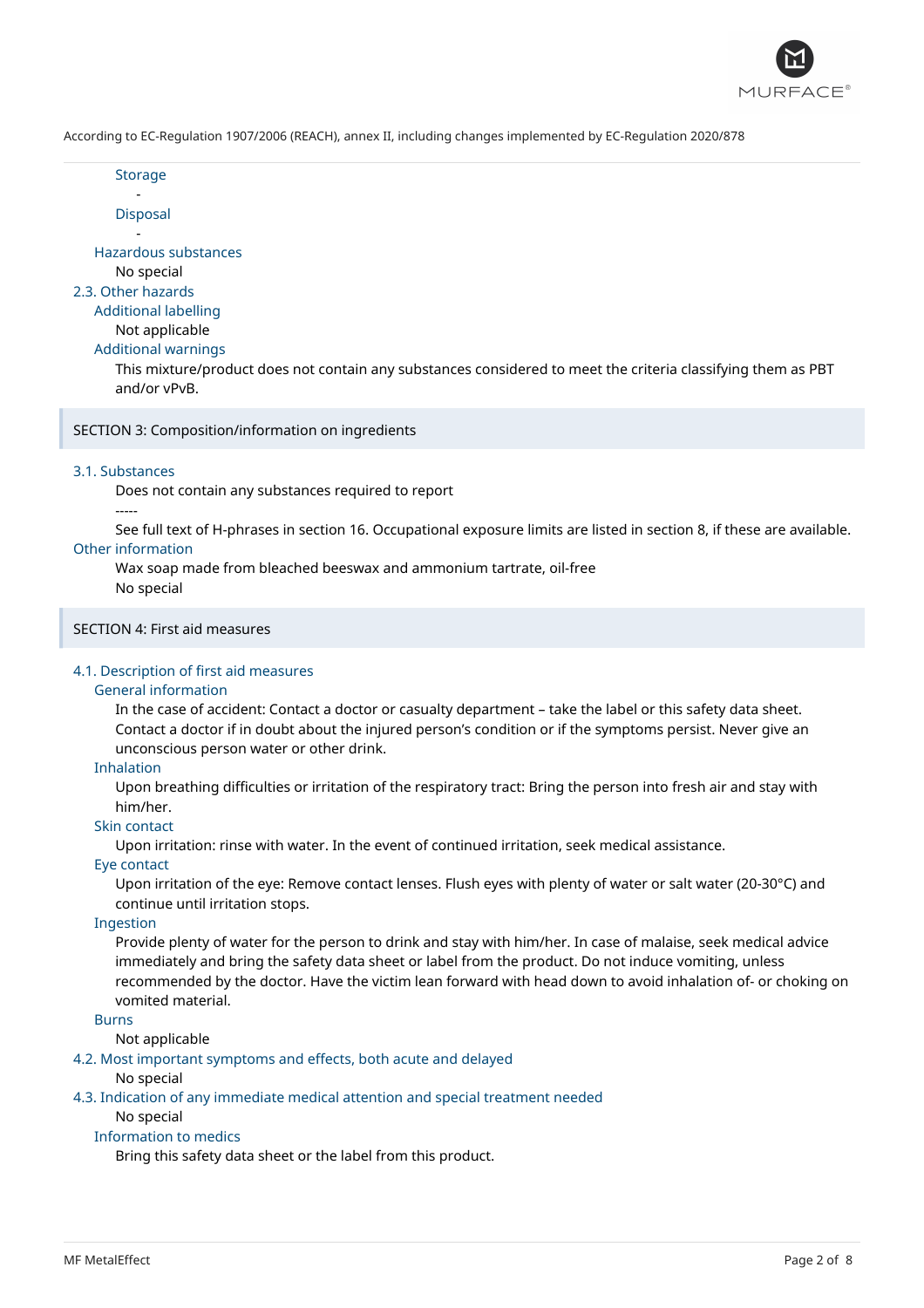

SECTION 5: Firefighting measures

### 5.1. Extinguishing media

No special

### 5.2. Special hazards arising from the substance or mixture

Fire will result in dense smoke. Exposure to combustion products may harm your health. Closed containers, which are exposed to fire, should be cooled with water. Do not allow fire-extinguishing water to enter the sewage system and nearby surface waters.

### 5.3. Advice for firefighters

Fire fighters should wear appropriate personal protective equipment.

SECTION 6: Accidental release measures

### 6.1. Personal precautions, protective equipment and emergency procedures

No specific requirements

### 6.2. Environmental precautions

Avoid discharge to lakes, streams, sewers, etc.

### 6.3. Methods and material for containment and cleaning up

Use sand, earth, vermiculite, diatomaceous earth to contain and collect non-combustible absorbent materials and place in container for disposal, according to local regulations.

To the extent possible cleaning is performed with normal cleaning agents. Avoid use of solvents.

### 6.4. Reference to other sections

See section 13 on "Disposal considerations" in regard of handling of waste.

See section 8 "Exposure controls/personal protection" for protective measures.

# SECTION 7: Handling and storage

### 7.1. Precautions for safe handling

Smoking, drinking and consumption of food is not allowed in the work area.

See section 8 "Exposure controls/personal protection" for information on personal protection.

### 7.2. Conditions for safe storage, including any incompatibilities

### No special conditions required.

### Recommended storage material

Always store in containers of the same material as the original container.

### Storage temperature

### No specific requirements

# Incompatible materials

Strong acids, strong bases, strong oxidizing agents, and strong reducing agents.

# 7.3. Specific end use(s)

This product should only be used for applications quoted in section 1.2

# SECTION 8: Exposure controls/personal protection

# 8.1. Control parameters

No substances are listed in the national list of substances with an occupational exposure limit.

# DNEL

No data available

# PNEC

### No data available

### 8.2. Exposure controls

Control is unnecessary if the product is used as intended.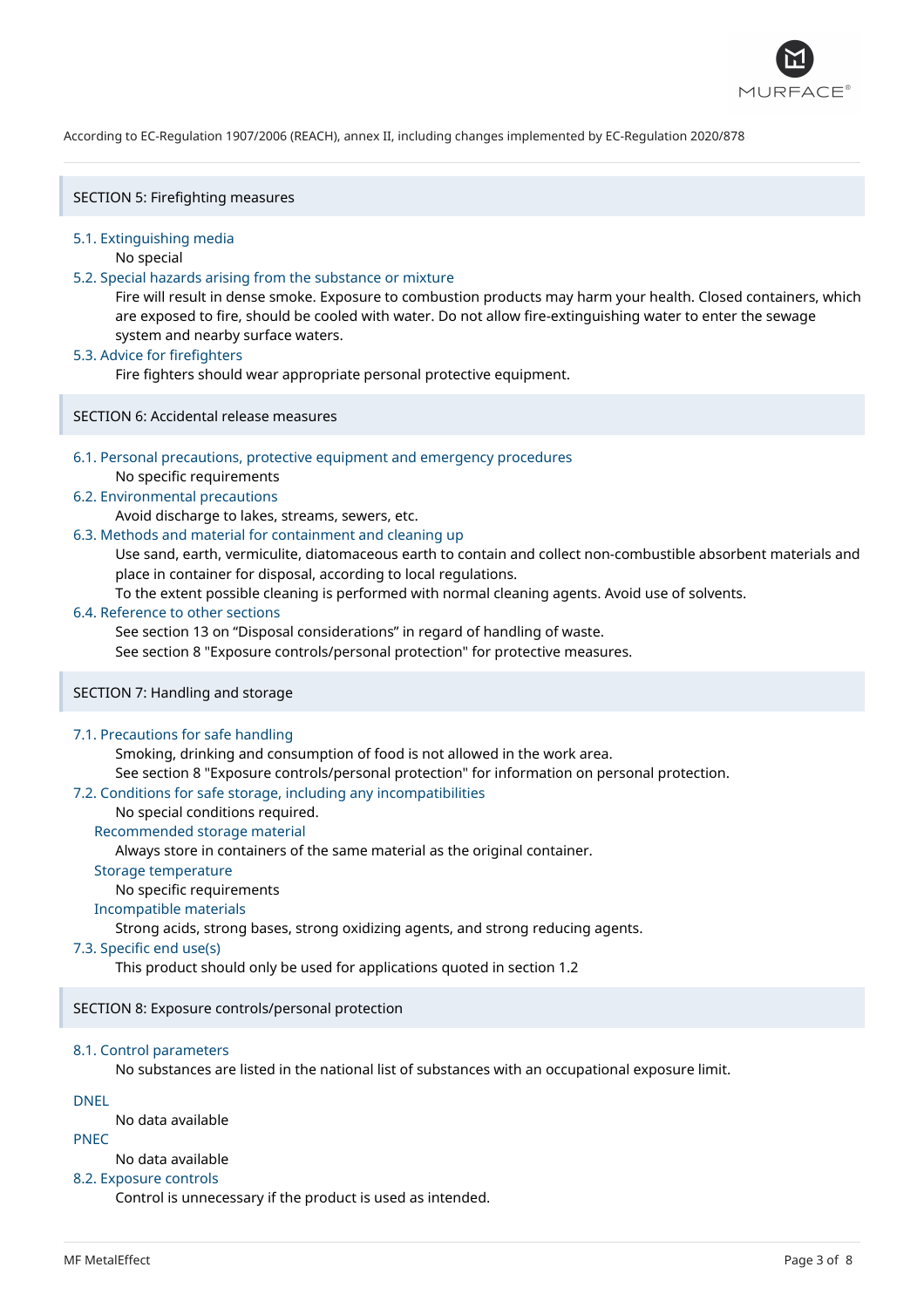

General recommendations Smoking, drinking and consumption of food is not allowed in the work area. Exposure scenarios There are no exposure scenarios implemented for this product. Exposure limits Occupational exposure limits have not been defined for the substances in this product. Appropriate technical measures Apply standard precautions during use of the product. Avoid inhalation of vapours. Hygiene measures Wash hands after use. Measures to avoid environmental exposure No specific requirements Individual protection measures, such as personal protective equipment **Generally** No specific requirements Respiratory Equipment No specific requirements Skin protection No specific requirements Hand protection No specific requirements Eye protection No specific requirements SECTION 9: Physical and chemical properties 9.1. Information on basic physical and chemical properties Physical state Paste Colour Various colours Odour / Odour threshold Mild pH Testing not relevant or not possible due to nature of the product. Density (g/cm<sup>3</sup>) Testing not relevant or not possible due to nature of the product. Kinematic viscosity Testing not relevant or not possible due to nature of the product. Particle characteristics Testing not relevant or not possible due to nature of the product. Phase changes Melting point/Freezing point (°C) Testing not relevant or not possible due to nature of the product. Boiling point (°C) Testing not relevant or not possible due to nature of the product. Vapour pressure Testing not relevant or not possible due to nature of the product. Relative vapour density Testing not relevant or not possible due to nature of the product. Decomposition temperature (°C) Testing not relevant or not possible due to nature of the product. Data on fire and explosion hazards Flash point (°C)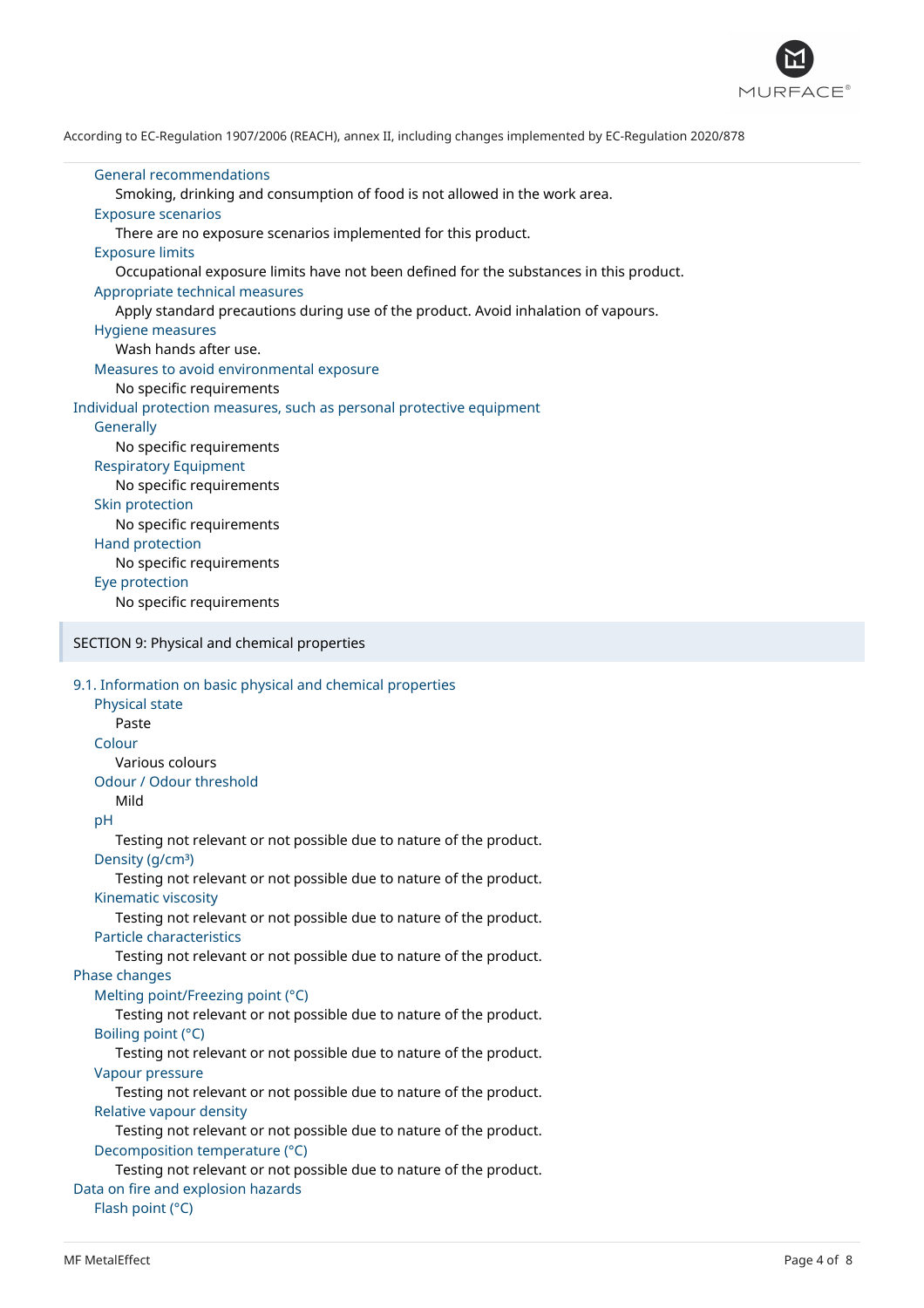

Testing not relevant or not possible due to nature of the product. Ignition (°C)

Testing not relevant or not possible due to nature of the product. Auto flammability (°C)

Testing not relevant or not possible due to nature of the product. Lower and upper explosion limit (% v/v)

Testing not relevant or not possible due to nature of the product. **Solubility** 

Solubility in water

Testing not relevant or not possible due to nature of the product. n-octanol/water coefficient

Testing not relevant or not possible due to nature of the product. Solubility in fat (g/L)

Testing not relevant or not possible due to nature of the product.

### 9.2. Other information

Other physical and chemical parameters No data available

SECTION 10: Stability and reactivity

10.1. Reactivity

No data available

10.2. Chemical stability

The product is stable under the conditions, noted in section 7 "Handling and storage".

- 10.3. Possibility of hazardous reactions
	- No special
- 10.4. Conditions to avoid

No special

10.5. Incompatible materials

Strong acids, strong bases, strong oxidizing agents, and strong reducing agents.

10.6. Hazardous decomposition products

The product is not degraded when used as specified in section 1.

### SECTION 11: Toxicological information

|  | 11.1. Information on hazard classes as defined in Regulation (EC) No 1272/2008 |  |  |  |  |  |
|--|--------------------------------------------------------------------------------|--|--|--|--|--|
|--|--------------------------------------------------------------------------------|--|--|--|--|--|

Acute toxicity

Based on available data, the classification criteria are not met. Skin corrosion/irritation

Based on available data, the classification criteria are not met. Serious eye damage/irritation

Based on available data, the classification criteria are not met.

Respiratory sensitisation

Based on available data, the classification criteria are not met. Skin sensitisation

Based on available data, the classification criteria are not met. Germ cell mutagenicity

Based on available data, the classification criteria are not met. **Carcinogenicity** 

Based on available data, the classification criteria are not met. Reproductive toxicity

Based on available data, the classification criteria are not met. STOT-single exposure

Based on available data, the classification criteria are not met.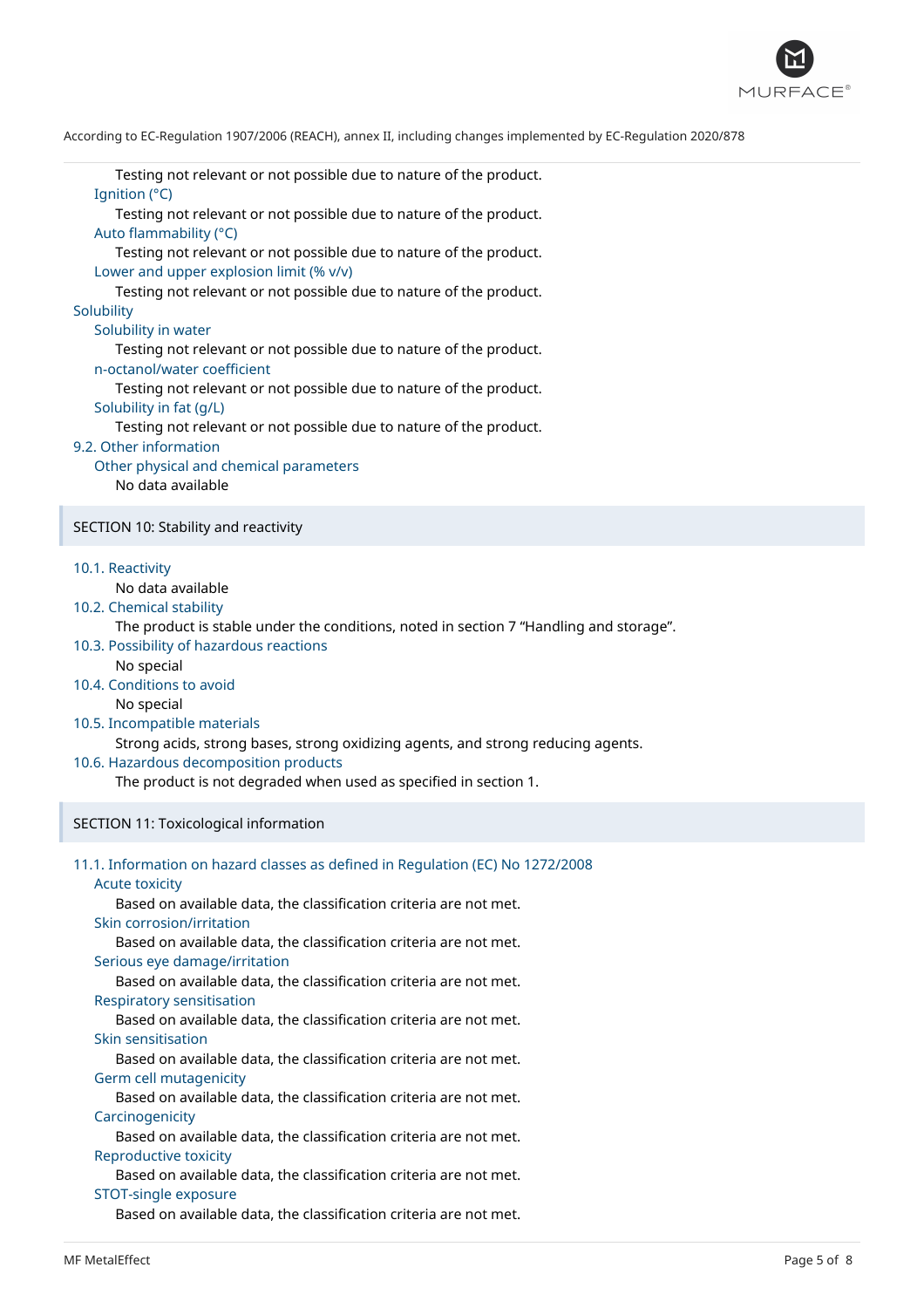

### STOT-repeated exposure

Based on available data, the classification criteria are not met.

### Aspiration hazard

Based on available data, the classification criteria are not met.

### 11.2. Information on other hazards

Long term effects No special Endocrine disrupting properties No special Other information No special

### SECTION 12: Ecological information

### 12.1. Toxicity

# No data available

- 12.2. Persistence and degradability No data available
- 12.3. Bioaccumulative potential No data available

# 12.4. Mobility in soil

No data available

### 12.5. Results of PBT and vPvB assessment

This mixture/product does not contain any substances considered to meet the criteria classifying them as PBT and/or vPvB.

- 12.6. Endocrine disrupting properties No special
- 12.7. Other adverse effects No special

### SECTION 13: Disposal considerations

### 13.1. Waste treatment methods

Product is not covered by regulations on dangerous waste. Regulation (EU) No 1357/2014 of 18 December 2014 on waste.

### EWC code

Not applicable

# Specific labelling

Not applicable

### Contaminated packing

Packaging containing residues of the product must be disposed of similarly to the product.

SECTION 14: Transport information

### 14.1. - 14.4.

Not dangerous goods according to ADR, IATA and IMDG.

# ADR/RID

```
Not applicable
IMDG
```

```
Not applicable
MARINE POLLUTANT
  No
```

```
IATA
```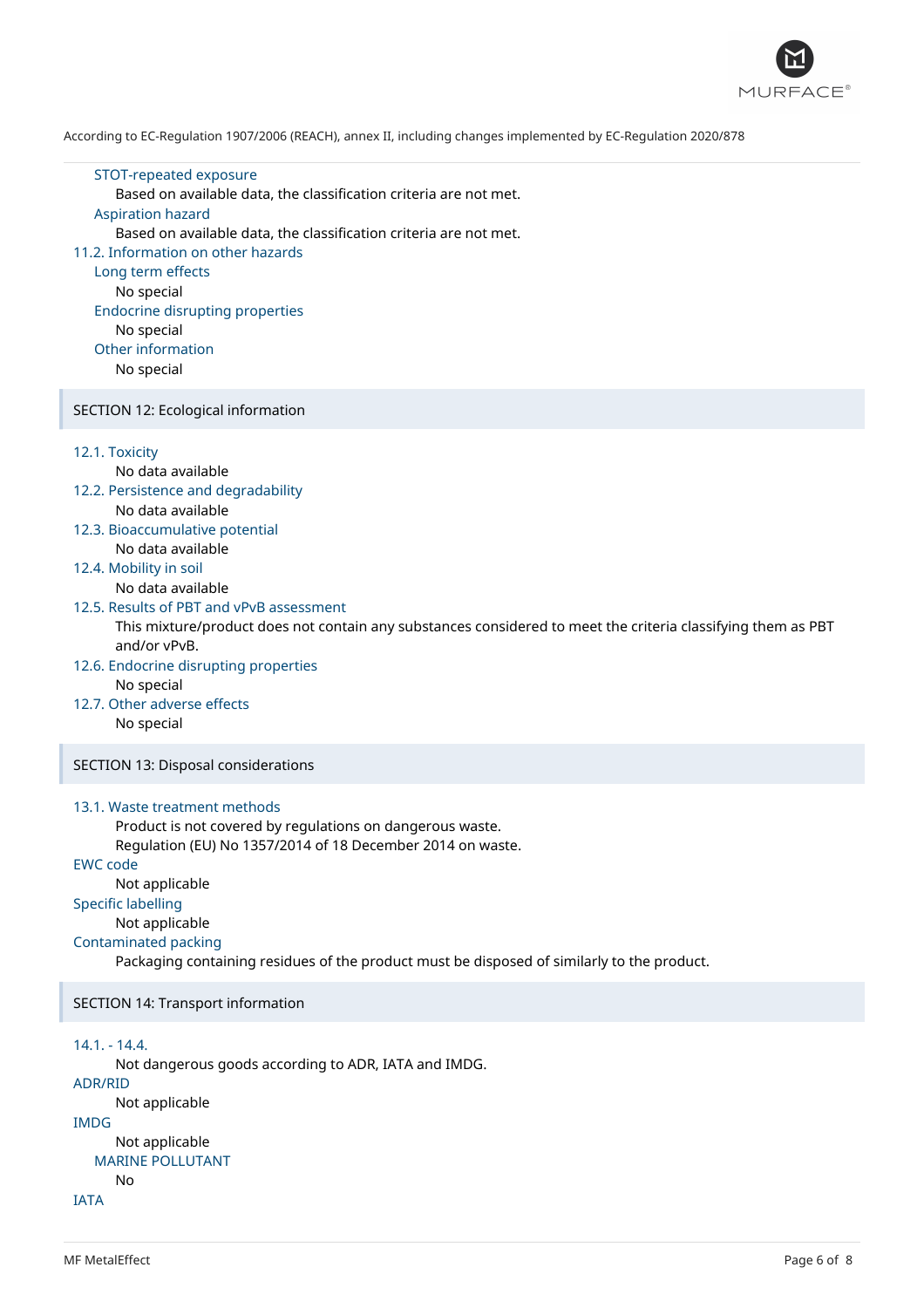

#### Not applicable

### 14.5. Environmental hazards

Not applicable

- 14.6. Special precautions for user Not applicable
- 14.7. Maritime transport in bulk according to IMO instruments No data available

### SECTION 15: Regulatory information

15.1. Safety, health and environmental regulations/legislation specific for the substance or mixture

## Restrictions for application

Restricted to professional users.

Demands for specific education

No specific requirements

SEVESO - Categories / dangerous substances

Not applicable

Additional information

Not applicable

### Sources

CLP Regulation (EC) No 1272/2008, as retained and amended in UK law.

EC-Regulation 1907/2006 (REACH), as amended by UK REACH Regulations SI 2019/758

# 15.2. Chemical safety assessment

 $N<sub>0</sub>$ 

### SECTION 16: Other information

### Abbreviations and acronyms

ADN = European Provisions concerning the International Carriage of Dangerous Goods by Inland Waterway ADR = The European Agreement concerning the International Carriage of Dangerous Goods by Road ATE = Acute Toxicity Estimate BCF = Bioconcentration Factor CAS = Chemical Abstracts Service CE = Conformité Européenne CLP = Classification, Labelling and Packaging Regulation [Regulation (EC) No. 1272/2008] CSA = Chemical Safety Assessment CSR = Chemical Safety Report DMEL = Derived Minimal Effect Level DNEL = Derived No Effect Level EINECS = European Inventory of Existing Commercial chemical Substances ES = Exposure Scenario EUH statement = CLP-specific Hazard statement EWC = European Waste Catalogue GHS = Globally Harmonized System of Classification and Labelling of Chemicals IARC = International Agency for Research on Cancer (IARC) IATA = International Air Transport Association IBC = Intermediate Bulk Container IMDG = International Maritime Dangerous Goods LogPow = logarithm of the octanol/water partition coefficient MARPOL = International Convention for the Prevention of Pollution From Ships, 1973 as modified by the Protocol of 1978. ("Marpol" = marine pollution) OECD = Organisation for Economic Co-operation and Development PBT = Persistent, Bioaccumulative and Toxic